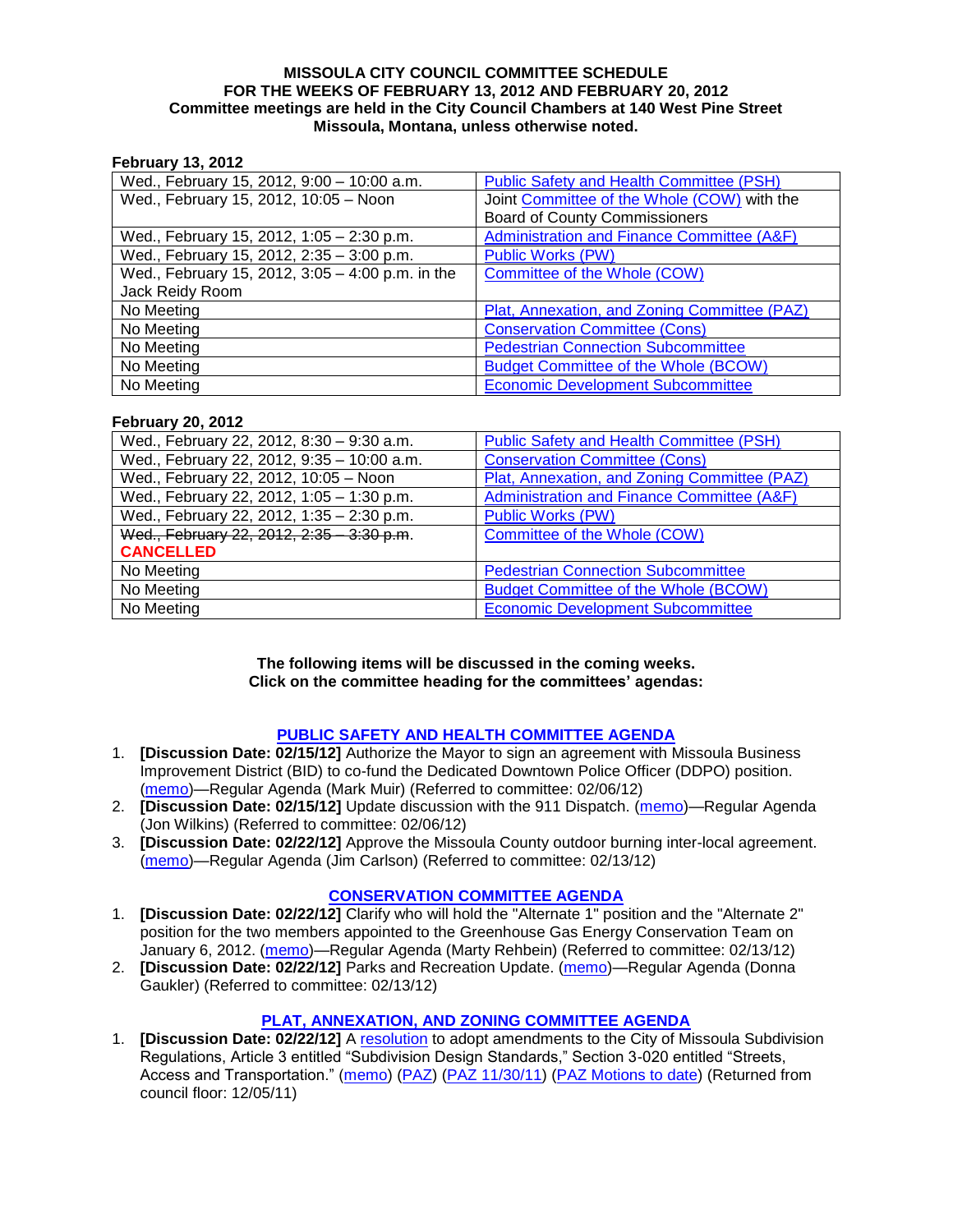### **[ADMINISTRATION AND FINANCE COMMITTEE](http://www.ci.missoula.mt.us/DocumentCenterii.aspx?FID=830) AGENDA**

- 1. **[Discussion Date: 02/15/12]** Confirm the reappointment of Link Starbureiy to the Missoula Civic Television Advisory Committee for a term commencing immediately and ending December 31, 2015. [\(memo\)](http://www.ci.missoula.mt.us/DocumentView.aspx?DID=8044)—Regular Agenda (Mayor Engen) (Referred to committee: 02/06/12)
- 2. **[Discussion Date: 02/15/12]** Confirm the appointment of Scott Hollenbeck to the Missoula Urban Transportation District Board for a term commencing immediately and ending December 31, 2015. [\(memo\)](http://www.ci.missoula.mt.us/DocumentView.aspx?DID=8106)—Regular Agenda (Mayor Engen) (Referred to committee: 02/06/12)
- 3. **[Discussion Date: 02/15/12]** Professional services agreement between the City of Missoula and the Montana Association of Health Care Purchasers (MAHCP). [\(memo\)](http://www.ci.missoula.mt.us/DocumentView.aspx?DID=8190)—Regular Agenda (Gail Verlanic) (Referred to committee: 02/13/12)
- 4. **[Discussion Date: 02/15/12]** Approve a request for proposals for City surplus property and to approve funding up to \$2,100 to conduct title searches on the proposed properties. [\(memo\)](http://www.ci.missoula.mt.us/DocumentView.aspx?DID=8007)—Regular Agenda (Nancy Harte) (Referred to committee: 01/23/12)
- 5. **[Discussion Date: 02/22/12]** Review of City prepared Comprehensive Annual Financial Report and hear presentation of 2011 independent audit of the financial condition of the City, the Missoula Redevelopment Agency (MRA) and the Missoula Parking Commission (MPC) from Paul Sepp of Anderson Zurmuehlen & Co., P.C. [\(memo\)](http://www.ci.missoula.mt.us/DocumentView.aspx?DID=8200)—Regular Agenda (Brentt Ramharter) (Referred to committee: 02/13/12)

### **[PUBLIC WORKS COMMITTEE](http://www.ci.missoula.mt.us/DocumentCenterii.aspx?FID=833) AGENDA**

- 1. **[Discussion Date: 02/15/12]** Change Orders #1 and #2 to the Cooperative Purchasing Agreement and Scope of Work with the State of Montana, Department of Labor and Industry, Building Codes Bureau, amending Building Codes One-Stop ePermit System Contract #10-1748B with Accela, Inc., and approve the purchase of 20 Asset Management Licenses. [\(memo\)](http://www.ci.missoula.mt.us/DocumentView.aspx?DID=8195)—Regular Agenda (Dan Jordan) (Referred to committee: 02/13/12)
- 2. **[Discussion Date: 02/22/12]** Appoint a Council representative to the Russell Street Consultant Ranking Panel and Technical Design Team. [\(memo\)](http://www.ci.missoula.mt.us/DocumentView.aspx?DID=8196)—Regular Agenda (Jason Wiener) (Referred to committee: 02/13/12)
- 3. **[Discussion Date: 02/22/12]** Report from Pedestrian Subcommittee on possible sidewalk funding options. [\(memo\)](http://www.ci.missoula.mt.us/DocumentView.aspx?DID=7922)—Regular Agenda (Marilyn Marler) (Referred to committee: 01/09/12)

## **[COMMITTEE OF THE WHOLE AGENDA](http://www.ci.missoula.mt.us/DocumentCenterii.aspx?FID=834)**

- 1. **[Discussion Date: 02/15/12 AM]** Joint meeting of the Mayor, City Council and County Commission; a facilitated quarterly OPG review as directed in the [Interlocal Agreement](ftp://ftp.ci.missoula.mt.us/Documents/Mayor/OPG/Adopted-ILA-2005.pdf) [\(Agenda 02/15/2012\)](http://www.ci.missoula.mt.us/DocumentView.aspx?DID=8205) — Ongoing (Mayor Engen)
- 2. **[Discussion Date: 02/15/12 AM]** Resolution to dissolve the Office of Planning and Grants. [\(memo\)](http://www.ci.missoula.mt.us/DocumentView.aspx?DID=8095) Regular Agenda (Mayor Engen) (Referred to committee: 02/06/12)
- 3. **[Discussion Date: 02/15/12 AM]** Outline new process for considering OPG interlocal agreement. [\(memo\)](http://www.ci.missoula.mt.us/DocumentView.aspx?DID=8191)—Regular Agenda (Marilyn Marler, Caitlin Copple, Jon Wilkins, Bob Jaffe) (Referred to committee: 02/13/12)
- 4. **[Discussion Date: 02/15/12 PM]** Present Mayor's FY 2013 Overview Budget Parameters to Council. [\(memo\)](http://www.ci.missoula.mt.us/DocumentView.aspx?DID=8201)—Regular Agenda (Brentt Ramharter) (Referred to committee: 02/13/12)

#### \*\*\*\*\*\*\*\*\*\*\*\*\*\*\*\*\*\*\*\*\*\*\*\*\*\*\*\*\*\*\*\*\*\*\*\*\*\*

#### **The following items have been referred to City Council committees, but the committees will not discuss them in the coming week:**

## **PUBLIC SAFETY AND HEALTH COMMITTEE**

- 1. Police Department Update Ongoing in Committee. (Mark Muir)
- 2. Fire Department Update Ongoing in Committee (Jason Diehl)
- 3. Health Department Update Ongoing in Committee. (Ellen Leahy)
- 4. Eat Smart Coalition information. [\(memo\)](http://www.ci.missoula.mt.us/DocumentView.aspx?DID=6776)—Regular Agenda (Jason Wiener) (Referred to committee: 07/11/2011)
- 5. Discuss revisiting cell phone restrictions. [\(memo\)](http://www.ci.missoula.mt.us/DocumentView.aspx?DID=7420) Regular Agenda (Dave Strohmaier) (Referred to committee: 10/17/11)
- 6. Discuss air quality issues related to railroad operations in and through Missoula. [\(memo\)](http://www.ci.missoula.mt.us/DocumentView.aspx?DID=7495)—Regular Agenda (Dave Strohmaier) (Referred to committee: 10/24/11)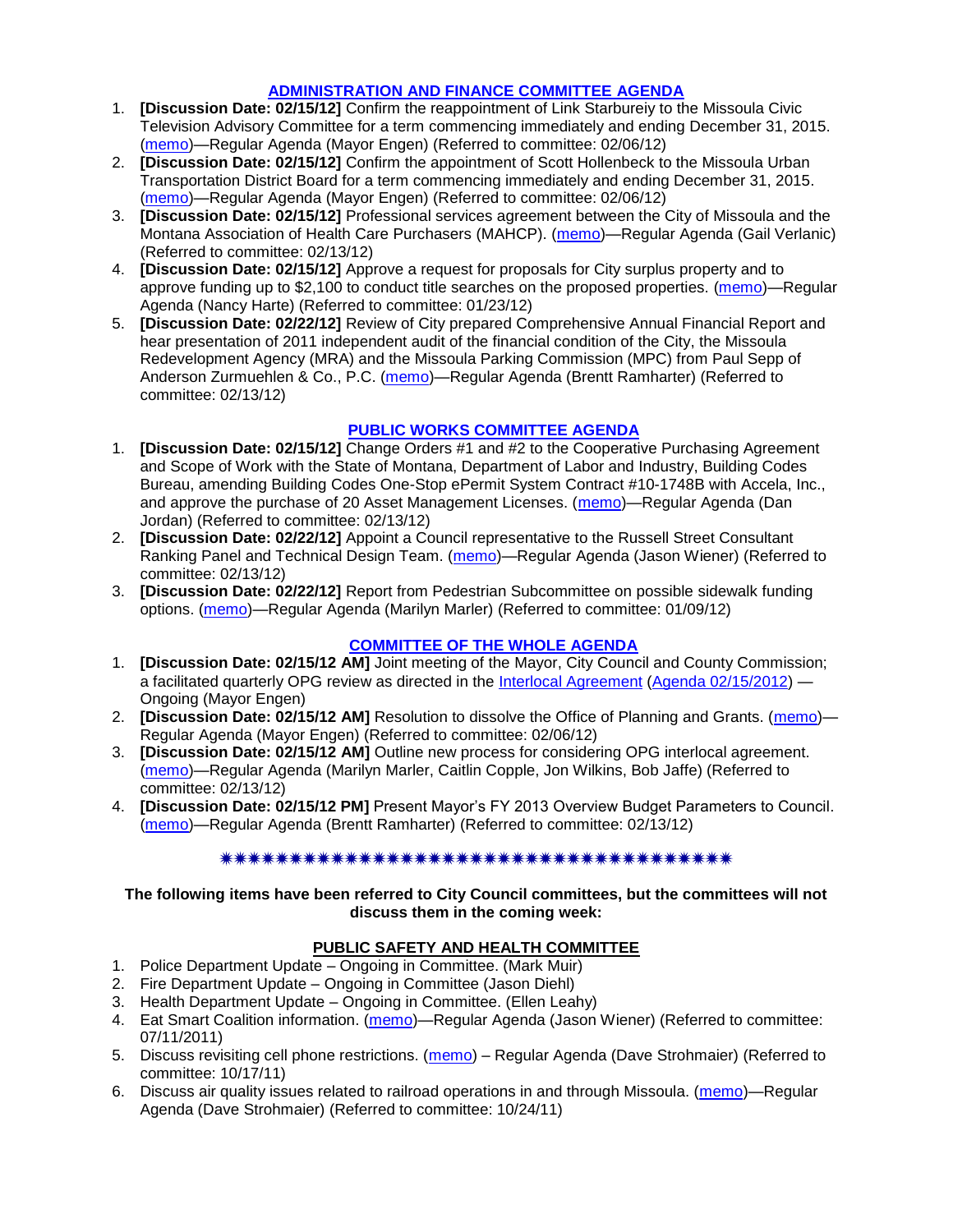7. Discussion with Crime Victim Advocate Office. [\(memo\)](http://www.ci.missoula.mt.us/DocumentView.aspx?DID=8109)—Regular Agenda (Jon Wilkins)(Referred to committee: 02/06/12)

### **CONSERVATION COMMITTEE**

- 1. Discuss the city's strategy to complete a boundary survey of Greenough Park. [\(memo\)](http://www.ci.missoula.mt.us/DocumentView.aspx?DID=5875)—Regular Agenda (Dave Strohmaier) (Referred to committee: 04/04/2011)
- 2. Approve and authorize the Mayor to sign an amendment to the agreement with Territorial Landworks, Inc. (TLI) in an amount not to exceed \$136,702.37 for professional services, including engineering, surveying, and construction management for Project #PR 08-02 GCT, Grant Creek Trail, CTEP #STPE 8199(105). [\(memo\)](http://www.ci.missoula.mt.us/DocumentView.aspx?DID=7494)—Regular Agenda (Dave Shaw) (Referred to committee: 10/24/11)

## **PLAT, ANNEXATION & ZONING COMMITTEE**

- 1. Annexation. (see separate list at City Clerk's Office for pending annexations) (Ongoing in Committee)
- 2. Ongoing discussion of City planning issues with members of the Planning Board.—Regular Agenda (Bob Jaffe) (Referred to committee: 3/20/06)
- 3. Amendment Article 7. Error Corrections and Adjustments to the subdivision regulations to allow for restrictions or conditions placed on a plat by the governing body to be amended or removed by a future council. [\(memo\)](http://www.ci.missoula.mt.us/DocumentView.aspx?DID=7568)—Regular Agenda (Lyn Hellegaard) (Referred to committee: 11/07/11)

# **ADMINISTRATION AND FINANCE COMMITTEE**

- 1. Approve claims. (Ongoing) (Consent Agenda)
- 2. Approve journal vouchers. (Ongoing) (Consent Agenda)
- 3. Approve budget transfers. (Ongoing) (Consent Agenda)
- 4. Amend Council rules to change the Council's regular meeting schedule to two meetings per month [\(memo\)](http://www.ci.missoula.mt.us/DocumentView.aspx?DID=4027).—Regular Agenda (Marty Rehbein) (Referred to committee: 06/07/10)
- 5. Discuss the disposition of surplus city land. [\(memo\)](http://www.ci.missoula.mt.us/DocumentView.aspx?DID=4862)—Regular Agenda (Nancy Harte) (Referred to committee: 10/25/10)
- 6. Review the city's current policy for charging the public for various city-produced documents [\(memo\)](http://www.ci.missoula.mt.us/DocumentView.aspx?DID=5143)-Regular Agenda (Dave Strohmaier) (Referred to committee: 12/06/10)
- 7. Review Missoula's insurance experience, particularly work comp; propose improvements if warranted. [\(memo\)](http://www.ci.missoula.mt.us/DocumentView.aspx?DID=6381)—Regular Agenda (Ed Childers) (Referred to committee: 05/09/2011)

## **PUBLIC WORKS COMMITTEE**

- 1. Resolution to change the speed limit on Reserve Street between Brooks and 39<sup>th</sup> Street. [\(memo\)](http://www.ci.missoula.mt.us/DocumentView.aspx?DID=5418) Regular Agenda (Wayne Gravatt) (Referred to committee: 01/24/2011)
- 2. Discuss the timing of various traffic lights around the city. [\(memo\)](http://www.ci.missoula.mt.us/DocumentView.aspx?DID=7322)—Regular Agenda (Bob Jaffe) (Referred to committee: 09/26/2011)
- 3. Discuss the school speed zones. [\(memo\)](http://www.ci.missoula.mt.us/DocumentView.aspx?DID=7321)—Regular Agenda (Bob Jaffe) (Referred to committee: 09/26/11)

## **COMMITTEE OF THE WHOLE**

- 1. Updates from Council representatives on the Health Board, Community Forum, Transportation Policy Coordinating Committee, other boards and commissions as necessary. – (Ongoing in Committee)
- 2. Joint meeting between the Missoula City Council and the Missoula County Public Schools' Board of Trustees [\(memo\)](ftp://ftp.ci.missoula.mt.us/Packets/Council/2007/2007-09-17/Referrals/Council_School_Board_referral.pdf).—Regular Agenda (Dave Strohmaier) (Referred to committee: 09/17/07)
- 3. Examination of Office Planning and Grants [\(memo\)](ftp://ftp.ci.missoula.mt.us/Packets/Council/2008/2008-09-08/Referrals/080825HendricksonOPGreferral.pdf)—Regular Agenda (Lyn Hellegaard) (Referred to committee: 09/08/08)
- 4. Biannual meeting with Missoula Chamber of Commerce. [\(memo\)](http://www.ci.missoula.mt.us/DocumentView.aspx?DID=8193)—Regular Agenda (Marilyn Marler) (Referred to committee: 02/13/12)
- 5. Invite Dr. Barry Good, Dean of the UM College of Technology to update the committee on current plans and programs of the COT. [\(memo\)](http://www.ci.missoula.mt.us/DocumentView.aspx?DID=8192)—Regular Agenda (Mike O'Herron) (Referred to committee: 02/13/12)
- 6. Discuss OPG reorganization proposal with Department Heads. [\(memo\)](http://www.ci.missoula.mt.us/DocumentView.aspx?DID=8122)—Regular Agenda (Marilyn Marler) (Referred to committee: 02/06/12)

# **BUDGET COMMITTEE OF THE WHOLE**

1. Mayor's presentation of the FY 2012 Budget. [\(memo\)](http://www.ci.missoula.mt.us/DocumentView.aspx?DID=5788)—Regular Agenda (Brentt Ramharter) (Referred to committee: 03/21/2011)